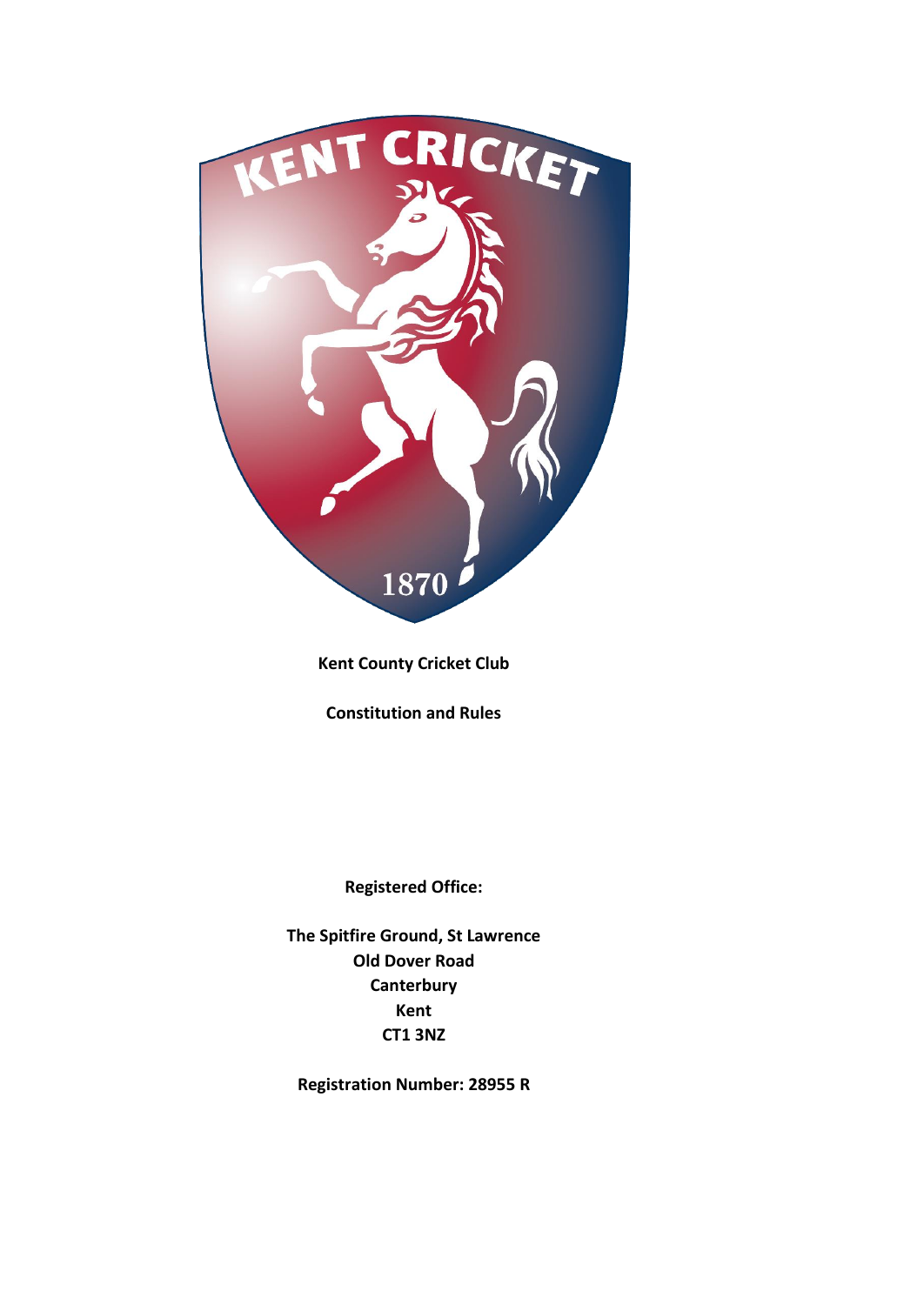# 1. **Name**

The name of the society shall be "Kent County Cricket Club Limited" ("the Club").

# 2. **Registration**

- 2.1. The Club shall be a society registered under the Industrial and Provident Societies Acts 1965-1978 ("the Acts"). These Rules shall come into force and have effect to the exclusion of all other Rules as from the effective date of such registration. The Club shall not be de-registered except with the authority of a resolution of the Members as is required from time to time to amend the Constitution and Rules generally (disregarding any special requirements as to amendments to any particular Rule) or except as provided by law.
- 2.2. Persons who at the date of registration hold office or position in any capacity in the Club (whether as officers of the Club, members of the General Committee or members of a sub-committee or otherwise) shall hold the same or equivalent office or position immediately following the effective date of registration. Such persons shall have the same seniority, dates of appointment, dates of retirement and the like after that date as before it, subject only to such changes as are necessary by virtue of these Rules. The Trustees of the Club before that date shall, until they have fully discharged their duties, remain as Trustees upon those of the Rules of the Club immediately before the passing of the resolution adopting these Rules as relate to Trustees, varied only insofar as these Rules necessarily require.

# 3. **Objects**

The objects of the Club shall be:

- a) to promote and further the game of cricket at all levels within and beyond the County of Kent;
- b) to carry on the activity of County Cricket and to undertake such cricket fixtures and other activities as the General Committee may decide;
- c) to be a member of the First-Class Cricket Forum of the England and Wales Cricket Board ("the ECB") and to take part in the activities of the ECB and the First-Class Cricket Forum or any successor;
- d) to strengthen the bonds between the Club and local communities in Kent and surrounding areas;
- e) to maintain and develop the County Ground at the St Lawrence Ground, Canterbury and/or such other location or locations as the General Committee may from time to time determine as the headquarters of the Club and/or as a venue for playing cricket and so as to provide the best possible facilities for Members and those visiting the Ground or Grounds; and
- f) to apply the profits of the Club in furthering the objects of the Club.

# 4. **Powers**

To further its objects the Club shall have the power to do all such things as are incidental or conducive to the objects of the Club including (but not limited to) all or any of the following:

- a) either directly or indirectly to employ, invest and deal with the assets and funds of the Club for the objects of the Club in such manner as shall be considered by the General Committee in its discretion to be desirable or expedient, and to do all such other acts and things and carry on all such other activities (including (but not limited to) leasing, subleasing, releasing, renting, acquiring, altering, erecting, holding, selling, improving, developing, repairing, hiring, lending with or without security or otherwise dealing with real and personal property of any kind) as shall be considered by the General Committee to be necessary, desirable or expedient for the purposes of the Club or the advancement of its interests;
- b) to raise or borrow money from Members or others without limitation for the purposes of or in connection with the activities of the Club or any of them as the General Committee thinks fit. Any sum or sums raised or borrowed may be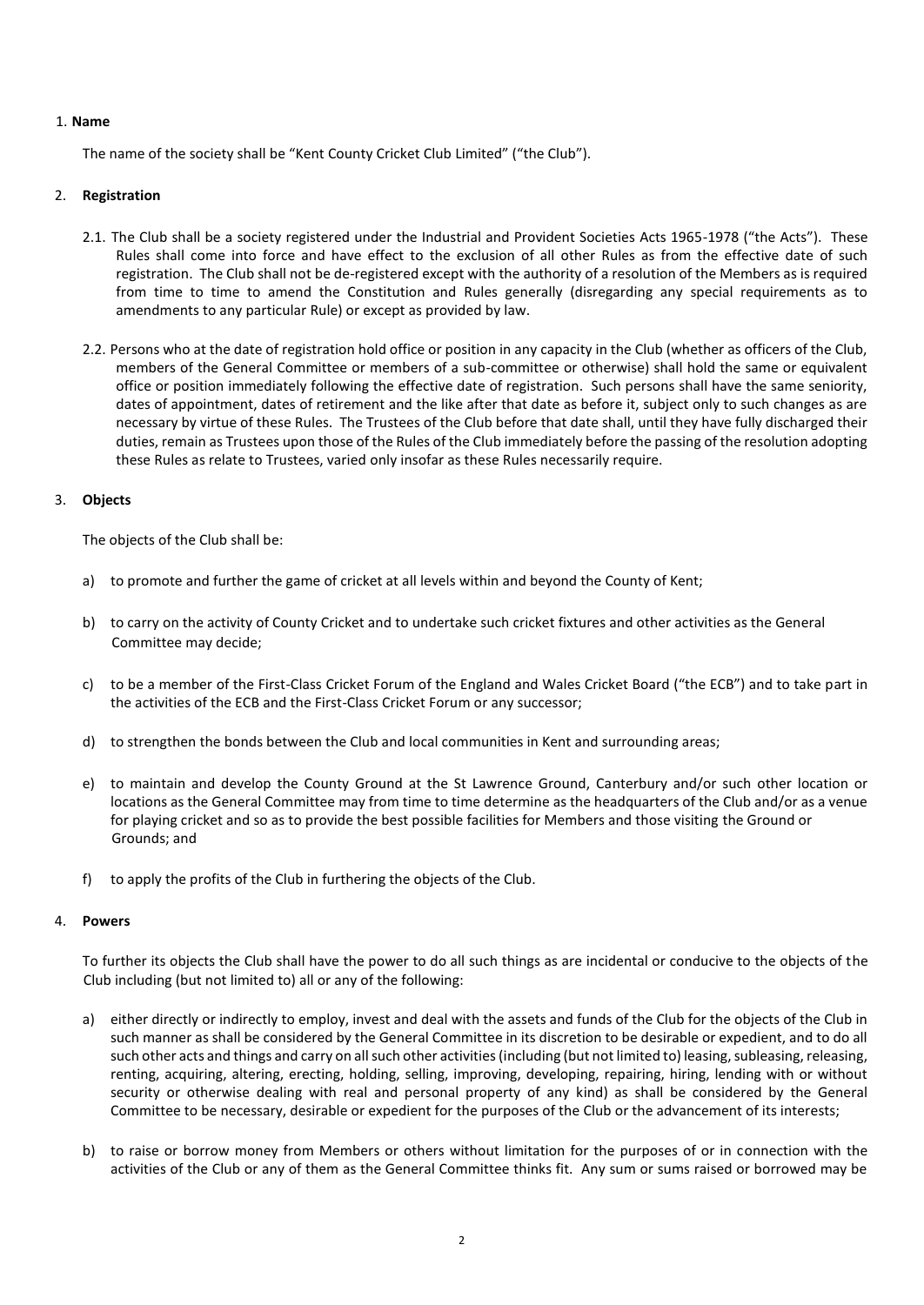secured by way of mortgage or charge over all or any of the undertaking, property and assets, present or future, of the Club, and whether or not including any floating charge of all or any of the undertaking, property and assets of the Club;

- c) to give any security or securities whether by way of mortgage or otherwise for the performance of any contracts or any debts, liabilities or obligations of the Club or any of its subsidiaries or other persons or corporations in whose business or undertaking the Club is interested, or to whom or in respect of whom the Club has given any personal covenant, guarantee or indemnity, whether directly or indirectly, and collaterally or further to secure any obligation of whatever nature of the Club by a trust deed or other assurance;
- d) to accept and grant sponsorship, franchises and other arrangements as the General Committee shall think fit;
- e) to apply for and hold any licences, consents and approvals that may be required in connection with the activities of the Club and to provide catering and such other facilities as the General Committee shall consider desirable;
- f) to invite, receive and make donations for or otherwise promote or assist in the development or continuance of facilities for, or the prestige of, cricket or any other sport or recreation;
- g) to support (whether by direct subscription, the giving of guarantees or otherwise) any charitable, benevolent or educational fund, institution or organisation, or any event or purpose of a public or general nature, the support of which will or may, in the opinion of the General Committee directly or indirectly benefit, or is calculated so as to benefit, the Club or its activities, or its employees, ex-employees, players, former players or their dependants;
- h) to promote, arrange and organise competitions and entertainments in connection with cricket and any other sport or recreation;
- i) to engage such officials and employees upon such terms and at such remuneration as the General Committee may deem appropriate, and to dismiss or retire any of them as may be necessary;
- j) to provide pensions, insurances and other benefits to employees or ex-employees of the Club or the dependants and relatives of any such persons and to establish and maintain or concur in establishing and maintaining trusts, funds, schemes or other arrangements (whether contributory or non-contributory) with a view to providing such benefits including (but not limited to) retirement benefits and/or life assurance schemes;
- k) to maintain bank accounts in credit or overdrawn on such terms as the General Committee shall think fit including the giving of guarantees and indemnities in respect of direct debits and other money transmission or collection systems; and
- l) to enter into all deeds and documents of novation or otherwise, consequent upon or by reference to the incorporation of the Club.

#### 5. **Registered Office**

The registered office of the Club shall be at the St Lawrence Ground, Old Dover Road, Canterbury, Kent, CT1 3NZ or at such other location as the General Committee may from time to time decide.

#### 6. **Membership and Junior Associateship**

- 6.1. A copy of these Rules shall be given to each new Member and Junior Associate on election or acceptance and every Member and Junior Associate shall be deemed to have received notice of these Rules.
- 6.2. Membership of the Club shall consist of Life, Ordinary and Honorary Members and Associateship shall consist of Junior Associates, all as is hereinafter provided.
- 6.3. Application for membership or junior associateship shall be determined by the General Committee or any subcommittee appointed by the General Committee for that purpose. No reasons shall be given to any applicant in the event of rejection and any subscription paid shall be refunded.
- 6.4. The General Committee shall have power to elect as Honorary Members of the Club for life or annually, any persons who have rendered special services to the Club or to the furtherance of the game of cricket in Kent or elsewhere.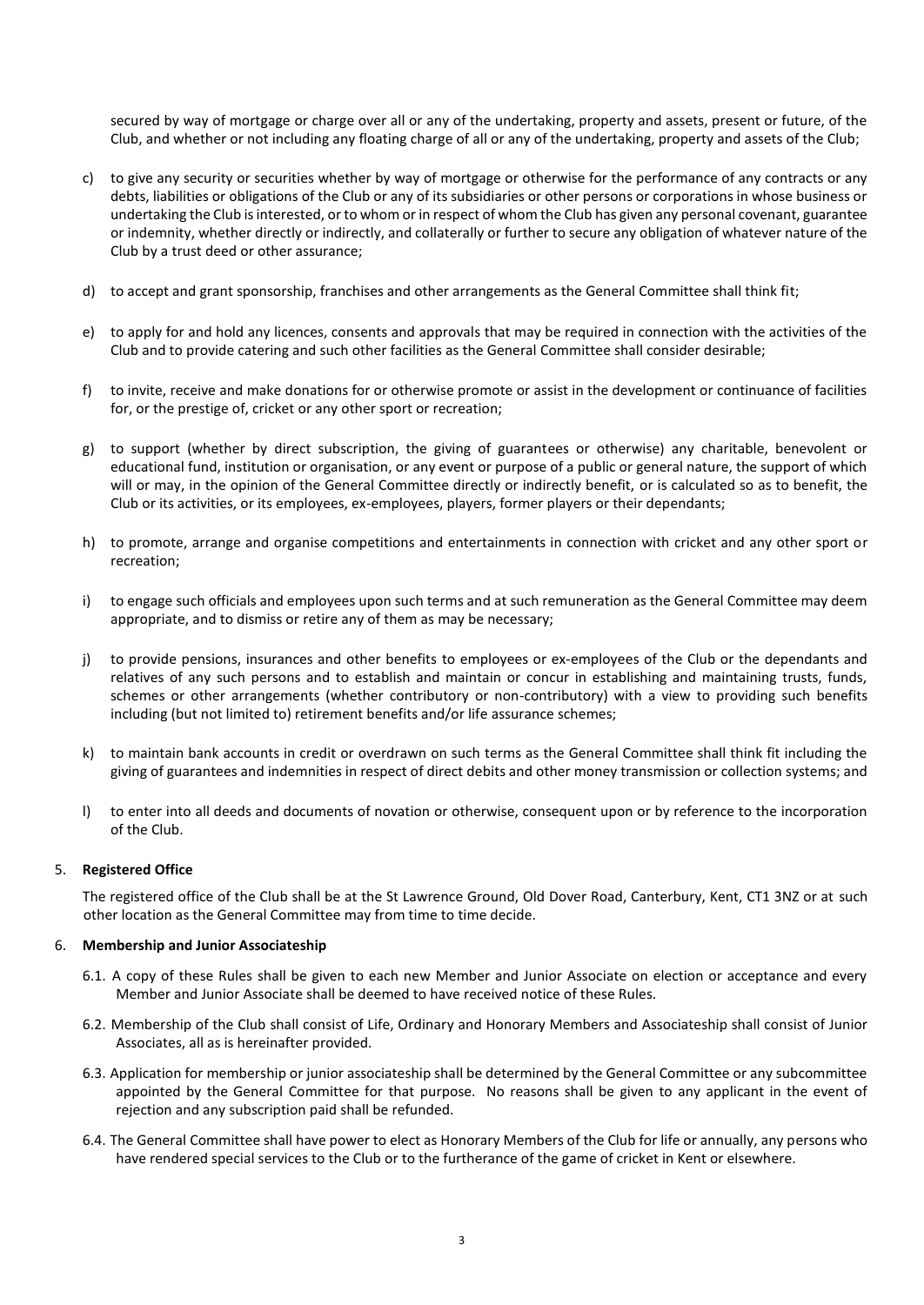- 6.5. The General Committee shall have power to elect as an Honorary Member any player who has received his Kent County Cap and shall have ceased to be employed by the Club and any other retired employee of the Club, whom the General Committee considers to be deserving of special recognition.
- 6.6. Honorary Members shall be elected for one year, renewable annually at the discretion of the General Committee. They shall be entitled to the privileges set out in Rule 15.1(b)(i).
- 6.7. No person with the exception of those covered under Rules 6.4 and 6.5 shall be admitted to any of the privileges detailed in Rule 15.1 or be entitled to vote at any General Meeting until he or she shall have paid the current subscription or have entered into and complied with a direct debit arrangement to pay the current subscription.
- 6.8. The General Committee shall have power to elect as Vice-President any Member who, in its opinion, has given distinguished service to the Club. Such Vice-Presidents, if not Committee Members of the Club, shall have all the General Privileges and status of Committee Members within Kent, other than the right to attend Committee Meetings. The maximum number of Vice-Presidents at any one time shall be limited to 20.
- 6.9. No person shall be accepted as a Member unless he or she has reached the age of 18 years. A purported admission as a Member of a person who has not attained the age of 18 years shall be void.
- 6.10. Any person under the age of 18 who wishes to enjoy the privileges of membership of the Club (except that he or she shall not be entitled to hold a share) may be admitted as a Junior Associate. The privileges to which a Junior Associate shall be entitled (subject to any variations approved by the General Committee from time to time) shall be those set out in rule 15.1(d). Junior Associates shall not be able to hold shares in the capital of the Club and shall not be entitled to vote at an Annual General Meeting or Special General Meeting of the Club.
- 6.11. Any Member or Junior Associate who desires to resign from the Club shall send notice in writing to such effect to reach the Chief Executive before 1<sup>st</sup> January in any year. The Member or Junior Associate so resigning shall cease to have any rights or privileges in connection with the Club or its assets and shall not be entitled to any refund or part refund of subscription or share.

# 7. **Share Capital**

- 7.1. The capital of the Club shall consist of shares of the value of five pence each.
- 7.2. Every Member of whatever category shall hold one share and no more in the capital of the Club. No person who is not a Member shall be issued with a share.
- 7.3. Each Member of the Club at the date these Rules take effect shall be allotted one share and five pence of the subscription then next paid by each Member shall be applied in paying up the same in full.
- 7.4. Any person admitted to membership after the date on which these Rules take effect shall be allotted one share on admission and five pence of the first subscription paid by such Member shall be applied in paying up the same in full.
- 7.5. In the case of a share allotted to a Life Member or an Honorary Member who is not a Member under any other category, whether such share is allotted upon these Rules taking effect or upon admission to membership thereafter, such share shall be credited as fully paid by way of a capitalisation of any profits of the reserve of the Club and the General Committee shall have power to take all steps necessary to give effect to this Rule.
- 7.6. No share shall be withdrawable or be transferable by any Member and no interest, dividend or bonus shall be payable on any share nor may it be held in trust for any other person except that on the death of a Life Member who became a Life Member before 1 October 2011 the Life Member's share shall pass to any surviving spouse for his or her lifetime. Any Member transferring or attempting to transfer a share or any interest therein or any rights associated therewith shall, if the General Committee decides, be deemed to have resigned from the Club as from the date of such transfer or attempted transfer.
- 7.7. The share of a Member shall be forfeited to the Club when that Member for whatever reason ceases to be a Member and any amount then due to the Member in respect of such share shall thereupon become the property of the Club.
- 7.8. The Club shall not be required to issue a certificate to any Member in respect of the share allotted to that Member.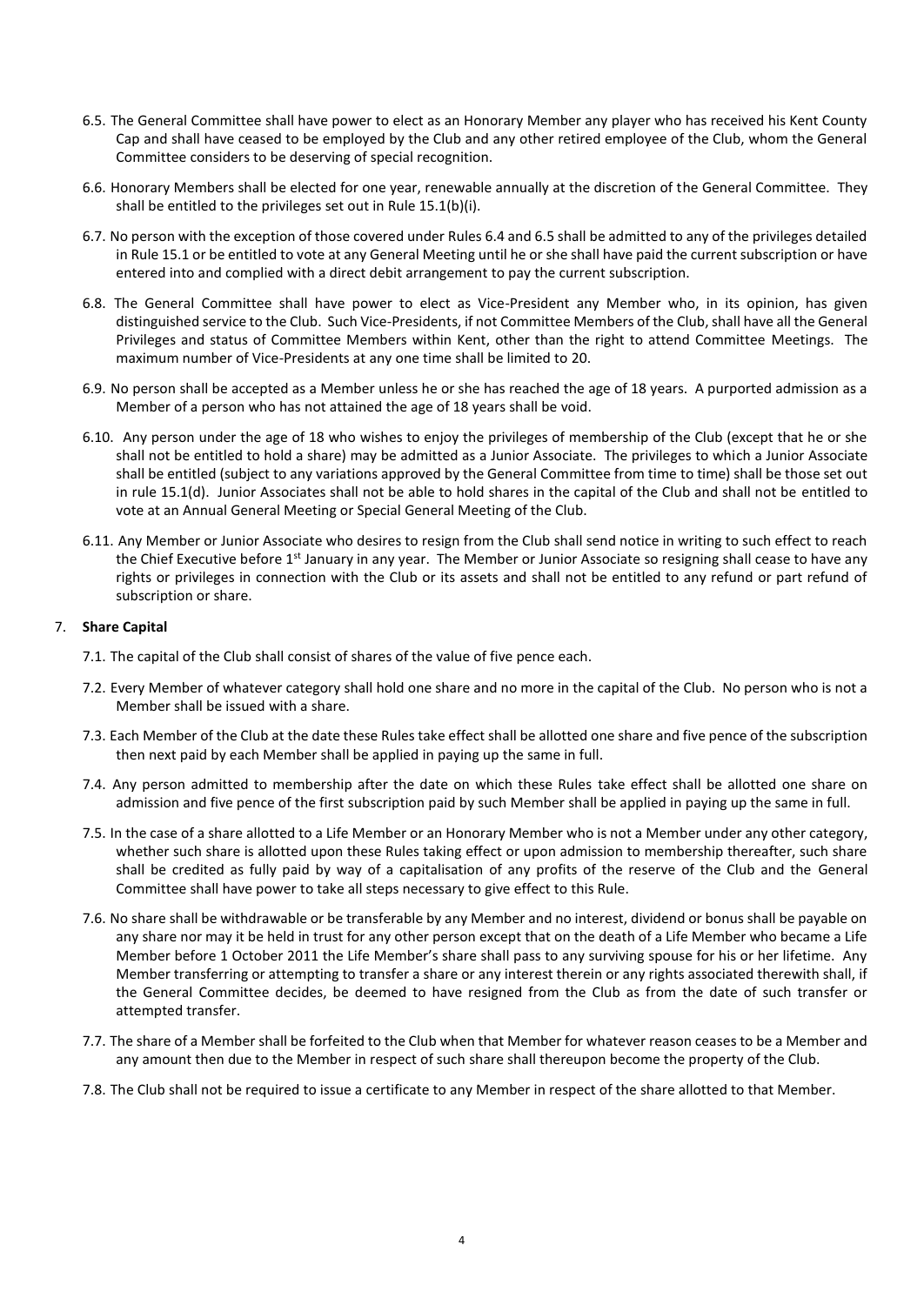# 8. **Management**

The Club so far as the game of cricket is concerned shall be governed by the Laws of Cricket as laid down by the Marylebone Cricket Club and by such Rules as may be laid down from time to time by the Cricket Council and, where appropriate, by the ECB or any successor.

The affairs of the Club, in all matters not in these Rules expressly reserved for the Members of the Club in General Meeting, or otherwise provided for, shall be the responsibility of the General Committee, who shall appoint a Chief Executive to the Club who shall be the Secretary of the Club for the purposes of the Acts.

# 9. **Officers**

The Officers of the Club shall consist of a President, a deputy President, a Chairman (who shall be Chairman of the Club and of the General Committee), an Honorary Treasurer, a Chairman of Cricket (if thought appropriate by the General Committee) and any Vice-Chairman of the Club and General Committee who may be elected under Rule 11 (all of which Officers shall be paid up Members of the Club) together with the Chief Executive.

## 10. **General Committee ~ Constitution of**

- 10.1. The General Committee shall consist of the President, Deputy President and not more than nine Members of the Club (hereinafter called the "Elected Members") and such of the Chairman, the Honorary Treasurer and the Chairman of Cricket (if any) as are not Elected Members. Of the Elected Members not more than three shall be ex-employees of the Club.
- 10.2. At the end of each year three of the Elected Members shall retire by rotation in order of seniority. Such Members shall be eligible for re-election.
- 10.3. Vacancies on the General Committee shall be filled at the Annual General Meeting of the Members of the Club. Candidates for election must be paid up Members of the Club as defined in Rule 6.2 and have been such Members for the three years immediately preceding the election, and not less than twenty-one years of age, and they must be nominated in writing by two Members of the Club. Nominations duly signed by the nominating Members together with a letter expressing the candidate's willingness to serve must be delivered to the Chief Executive prior to the 15<sup>th</sup> January preceding the Annual General Meeting. The death of any such nominating Member after signature shall not invalidate a nomination. No Member of the Club shall act as proposer or seconder to more than one candidate for election to the General Committee. In the event of there being more nominations than there are vacancies, a ballot shall be taken at the Annual General Meeting or by proxy if the General Committee so decides. If the number of nominations be less than the number of vacancies, any deficiency may be filled by qualified Members of the Club selected by the General Committee.
- 10.4. Subject to the conditions set out in the preceding clause any casual vacancy occurring on the General Committee may be filled at any time by that Committee electing a qualified Member of the Club subject to confirmation at the next Annual General Meeting unless such vacancy occurs within the last year of a Member's term of committee service in which case the vacancy shall not be filled until the next Annual General Meeting.
- 10.5. Voting at meetings of the General Committee shall be by show of hands or otherwise as the Chairman or other member presiding at the meeting may direct. Every member of the General Committee present shall have one vote and in the case of equality of votes the Chairman or other member presiding at the meeting shall have a second or casting vote.
- 10.6. On appointment, members of the General Committee, whether elected or co-opted, shall agree to and sign the Code of Conduct.

#### 11. **General Committee ~ Powers and Duties of**

11.1. The General Committee shall elect annually a President, a Deputy President, a Chairman (who shall, other than in exceptional circumstances, be chosen from the Elected Members), a Vice-Chairman (if thought fit, and who shall be chosen from the Elected Members), an Honorary Treasurer (who may be an Elected Member or co-opted) and a Chairman of Cricket (if any) (who shall, other than in exceptional circumstances, be chosen from the Elected Members). Each of these Officers shall remain in office until the election of his or her successor, subject to Rules 11.2 and 11.3.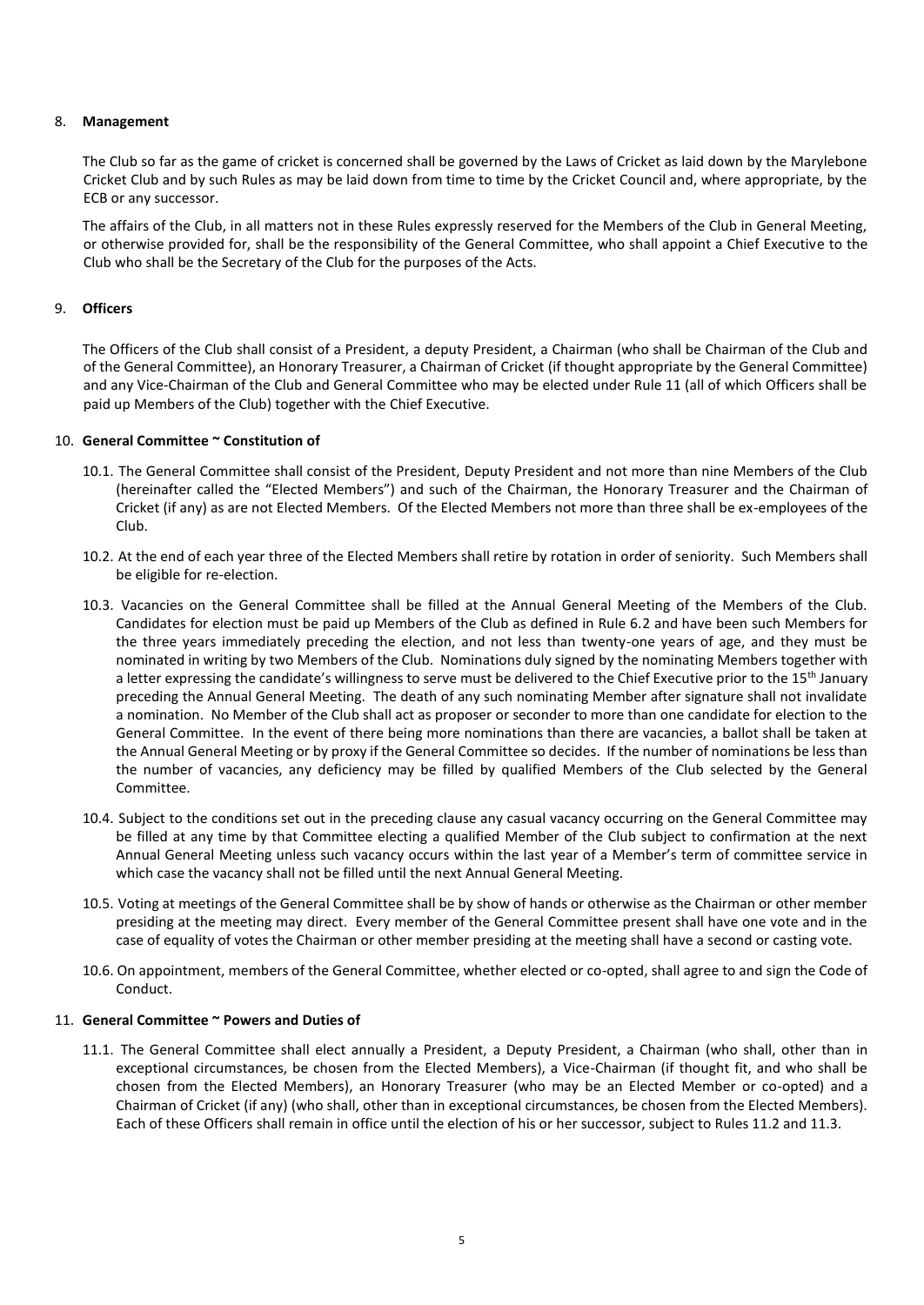- 11.2. On the completion of three consecutive years in office the Chairman, Vice-Chairman (if any), Honorary Treasurer and Chairman of Cricket (if any) shall not be eligible for immediate re-election unless the General Committee by a vote in favour of two-thirds of those present and voting shall resolve otherwise.
- 11.3. Any of the Officers named in Rule 11.2 may be removed by a resolution of the General Committee provided that such resolution shall have been passed by not less than two-thirds of those present and voting.
- 11.4. The General Committee shall have control of the management of the affairs and funds and assets of the Club, save that approval shall be necessary by the Members in General Meeting (the notice of which shall have contained details of the proposed disposal) by a simple majority (whether by a show of hands or by a poll as determined by the Chairman of that Meeting) of those voting to dispose of the whole or any significant part of any land owned by the Club. In this context disposal of land shall mean the transfer of the freehold or the creation of a lease of three years or more and significant shall mean significant either to the playing or practice of cricket or to the spectator or amenity facilities.
- 11.5. The General Committee shall be empowered to make or alter bye-laws and regulations consistent with these Rules as it may from time to time deem expedient. Bye-laws shall be approved annually at the first meeting of the General Committee in each calendar year and shall be posted in the Pavilion and the Registered Office of the Club.
- 11.6. The General Committee may appoint from its members and Members of the Club such sub-committees as it may think necessary or desirable and may delegate any or all of its powers thereto. Sub-committees shall have no power to reverse a decision of the General Committee except as provided in Rule 12. The Chairman, Vice-Chairman (if any), the Honorary Treasurer, the Chairman of Cricket (if any) and the Chief Executive shall be members of all sub-committees.
- 11.7. Five members (of whom at least four must be Elected Members) of the General Committee shall form a quorum.

A meeting of the General Committee may consist of a conference between some or all of the members who are in differing places provided that each member of the General Committee who participates is able

- a) to hear each of the other participating members addressing the meeting,
- b) to have access to a copy of any documents being considered by the meeting; and
- c) if he or she so wishes, to address all of the other participating members simultaneously, whether directly, by conference telephone or by any other form of communications equipment or by a combination of those methods.

A quorum is deemed to be present if those conditions are satisfied in respect of at least the number of members required to form a quorum as set out above. A meeting held in this way is deemed to take place at the place where the largest group of participating members is assembled or, if no such group is readily identifiable, at the place where the Chairman of the meeting participates.

- 11.8. A General Committee meeting shall be called whenever thought advisable by the Chairman or upon 14 days notice at and after the request to the Chairman or Chief Executive of not less than four members of the General Committee. In any event there shall be not less than six meetings of the General Committee in every year.
- 11.9. The Audited Accounts of the Club shall be submitted to the General Committee at the most convenient meeting following their audit.
- 11.10. The General Committee shall have power to accept any resignation.
- 11.11. If in the opinion of the General Committee the conduct of a Member shall render him or her unfit for membership of the Club, the General Committee shall have power:
	- (a) to request him or her to resign and if he or she shall fail to do so
	- (b) to determine his or her membership. Before any such Member is expelled, the Chief Executive shall give him or her at least seven days' notice to attend a meeting of the General Committee which notice shall contain short particulars of the complaint(s) made against him or her. No Member shall be expelled without first having an opportunity of so appearing before the General Committee and answering the complaint(s) made against him or her, nor unless at least two-thirds of the General Committee then present vote in favour of his or her expulsion. Upon the determination of membership under this Rule a subscription paid for the current year may be returned to a Member wholly or in part at the discretion of the General Committee and he or she shall have no claim on the Club, or its property or funds.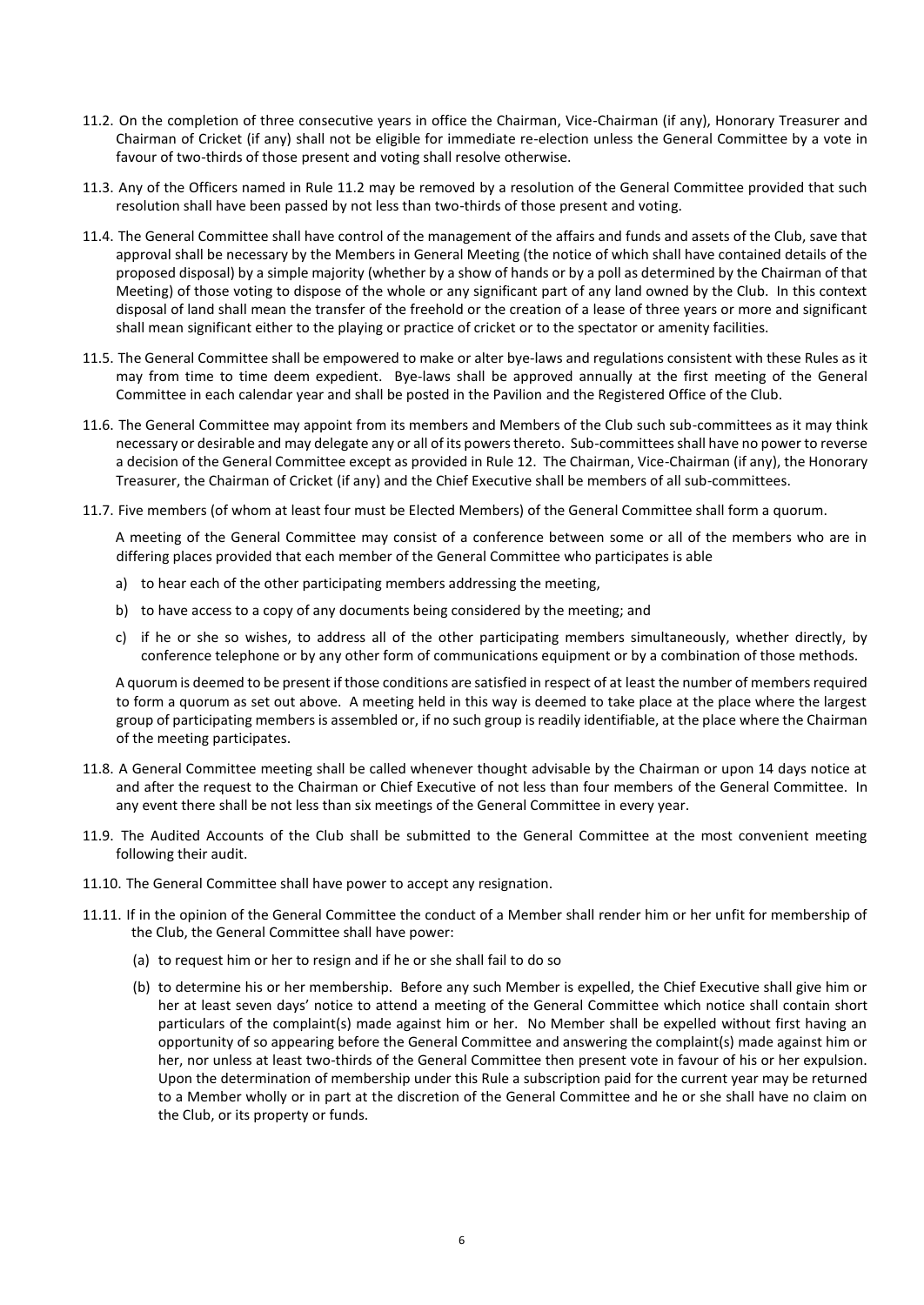- 11.12 The General Committee shall have power to determine the membership of any Ordinary Member or Junior Associate whose current subscription is more than six months overdue, unless such Member or Junior Associate has entered into and complied with a direct debit arrangement to pay such subscription. On determination of membership under this Rule, the share of the former Member shall be forfeit and any amount due to the Member in respect of such share shall be set against any amount, including arrears of subscription.
- 11.13 Rule 11.11 shall apply to a Junior Associate as if he or she were a Member.

# 12. **Personal interests**

- 12.1. A member of the General Committee or any sub-committee who is in any way, whether directly or indirectly and whether for himself or herself or through a person connected with him or her, interested in a contract, transaction or arrangement with the Club shall declare the nature of his or her interest in accordance with Section 317 of the Companies Act 1985 (or such other section as shall re-enact or replace such Section 317) as if such member were a director and the Club were a company for the purposes of that Act.
- 12.2. Such a member shall not vote, nor count in the quorum, at a meeting of the General Committee or sub-committee on any resolution concerning a matter in which or in connection with which he or she has, directly or indirectly, an interest or duty which in the opinion of the Chairman of the meeting is material and conflicts or may conflict with the interests of the Club. If requested to do so by the Chairman of the meeting, such member shall withdraw from the meeting while the matter in question is discussed and (if applicable) voted on. If the member in question is the Chairman of the meeting, references in the previous sentence of this Rule to the Chairman of the meeting shall be construed as being references to a majority of the other members present at the meeting at the relevant time.

## 13. **General Meetings**

- 13.1. The Annual General Meeting of Members of the Club shall be held in every year in the month of March or April or, if not practicable, within six months thereafter at such time and place as the General Committee may consider to be most convenient to Members. Not less than 21 days' notice of such meeting shall be given to every Member and on no occasion shall such meeting be held before 1900 hours.
- 13.2. At all General Meetings of the Club the Chairman (or in his absence a Member selected by the General Committee) shall take the Chair. Every Life, Ordinary, paid up in accordance with Rule 6.7 and Honorary Member shall be entitled to attend and shall be entitled to one vote upon every motion or amendment and in case of an equality of votes the Chairman shall have a second or casting vote. The General Committee shall be empowered to make, if it thinks fit, regulations for enabling Members unable to be present to vote by proxy or in writing. A completed vote by proxy by a Member who has subsequently died shall be invalid only if notification to that effect has been received by the Chief Executive 48 hours before the time appointed for holding the General Meeting.
- 13.3. At all General Meetings of the Club a resolution put to the vote shall be decided on a show of hands unless a poll is (before or on the declaration of the result of the show of hands) demanded: a) by the Chairman or
	- b) by at least five members present in person or by proxy.
	- If a poll is duly demanded it shall be taken in such manner as the Chairman may direct.
- 13.4. No Member shall be debarred from introducing any subject deemed by the Chairman of the meeting to be of interest or suitable for discussion at an Annual General Meeting but any Member wishing to move any valid resolution at such meeting must give notice thereof in writing to the Chief Executive not later than the 15<sup>th</sup> January prior to the date of the meeting and details of the resolution shall be included in the Agenda accompanying the Notice convening the meeting. The Chairman shall have an unfettered discretion whether or not to permit any Member to move at the meeting an amendment to any resolution and the ruling of the Chairman on a point of order or the admissibility of a personal explanation shall be final and shall not be open to discussion.
- 13.5. The Audited Accounts of the Club shall be presented at the Annual General Meeting together with a Report by the General Committee.
- 13.6. The Notice convening the Annual General Meeting shall be accompanied by:
	- a) a copy of the Audited Accounts of the Club
	- b) the Report of the General Committee which shall include the names of the Officers and of the members of that Committee and of the sub-committees for the past year, together with a record of attendances at meetings and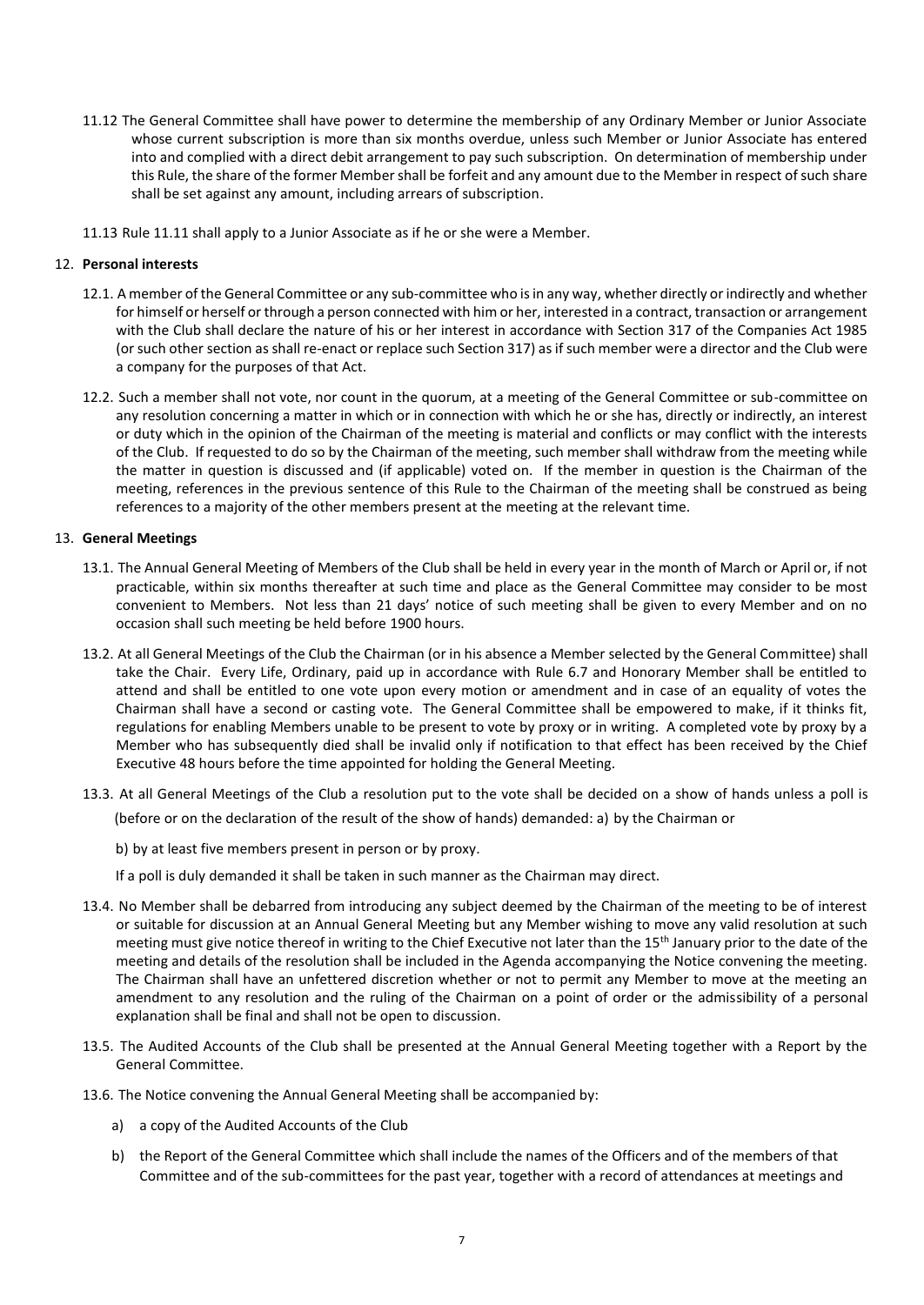- c) the Agenda for the Annual General Meeting which shall include the names, addresses and particulars of all Members who have been nominated to serve on the General Committee in accordance with Rule 10.4 together with the names of their proposers and seconders.
- 13.7. The General Committee may at any time for any purpose call a Special General Meeting.
- 13.8. The Chief Executive on the written requisition of one hundred or more Members of the Club shall within thirty days call a Special General Meeting of the Members of the Club. Such requisition must state the purpose for which the meeting is to be called. No business shall be transacted at such meeting except that for which the meeting is called, and any matters which in the opinion of the Chairman (whose opinion shall be final) arise out of such business.
- 13.9. Not less than twenty-one days' notice shall be given of a Special General Meeting.

## 14. **Members' and Junior Associates' Privileges**

- 14.1. Members and Junior Associates including Vice Presidents shall be entitled to the following privileges on all grounds where Kent First or Second Eleven or Club and Ground or Kent Cricket Board matches are being played.
	- a) Life Membership shall entitle the Member each year to admission to the ground pavilion or enclosure for the Member and one guest, whether or not in company with the Member, and admission to the ground for one car provided there is sufficient space for it and conditions allow. On the death of a Life Member, all privileges of Membership shall pass to any surviving spouse for his or her lifetime if the said Life Membership was obtained before 1 October 2011.
	- b) The General Committee shall have discretionary power to offer categories of Ordinary Membership with such privileges as it may from time to time decide, to vary the privileges of existing categories of Ordinary Membership or to abolish any existing category, provided that any such addition, variation or abolition shall be effective only if notified to Members not later than 28 days before 1 January of the year in which it is to have effect, and it shall not affect the entitlement of each member to have one share and one vote.
	- c) Each member is entitled to admission to any ground, including pavilion or enclosure, where Kent 1<sup>st</sup> or 2<sup>nd</sup> eleven or Kent Cricket Board matches are being played subject to limitations within the category of the Membership he or she has joined.
	- d) Junior Associateship. Boys and girls up to the age of 18 shall be entitled to admission to the ground pavilion or enclosure. The General Committee shall have power to impose such limitations as it considers, at its sole discretion, to be appropriate on the privileges enjoyed by any Junior Associate or all Junior Associates. Junior Associates shall not be entitled to attend or vote at any meetings nor shall they be allowed to occupy seats on the ground floor of the pavilion at Canterbury.
- 14.2. The privileges set out in Rule 15.1 are subject to certain modifications to comply with the conditions agreed with touring teams and with the sponsors of the various competitions. These modifications will be incorporated in Members' and Junior Associates' passes.
- 14.3. The General Committee shall have discretionary power to extend or suspend all or any of the privileges of membership except voting for a period not exceeding one month.
- 14.4. All Members and Junior Associates shall be entitled to wear the Club tie (small white horses on a Kentish red background) while they remain members or junior associates of the Club.
- 14.5. Members' guests are not entitled to vote at General Meetings but may attend at the discretion of the Chairman.

#### 15. **Subscriptions and Privileges**

- 15.1. Rates of subscriptions attaching to the privileges set out in Rule 15.1 shall be determined annually by the General Committee. A list of such subscriptions and the privileges of each category of Ordinary Membership and Junior Associateship shall be circulated annually to Members and Junior Associates not less than 28 days before the subscription renewal date of  $1<sup>st</sup>$  January and shall be posted in the pavilion at the St Lawrence Ground, Canterbury and in the Registered Office of the Club and shall be available for inspection at all reasonable times.
- 15.2. All subscriptions shall be due on  $1<sup>st</sup>$  January each year unless a direct debit arrangement has been entered into to pay such subscription, and has been complied with, or a resignation in writing in accordance with Rule 6.11 shall have been received previously by the Chief Executive.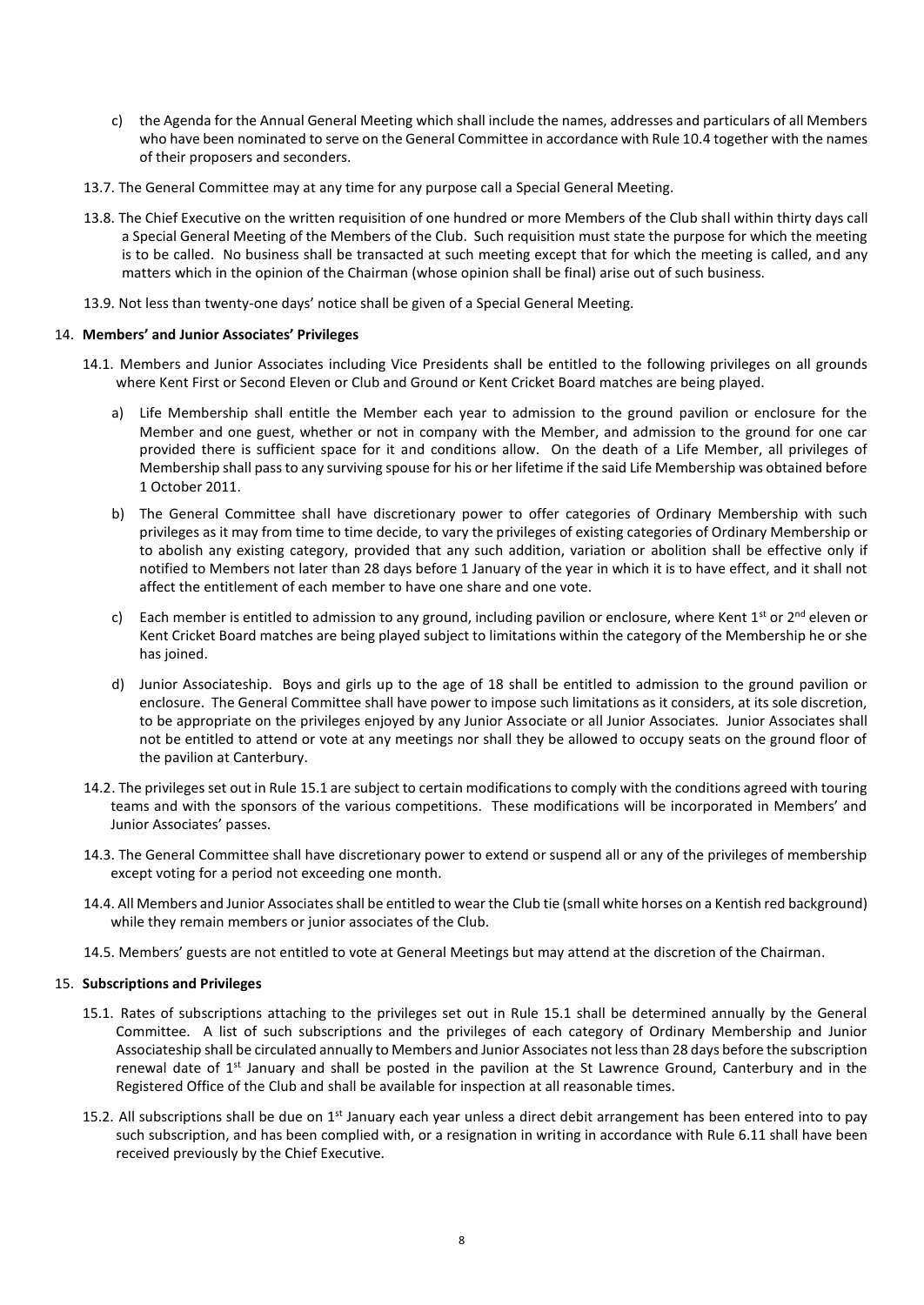## 16. **Passes**

- 16.1. Members' and Junior Associates' passes are not transferable with the exception of Members' guests' passes issued under Rule 15. Passes must be produced to the Chief Executive or to any member of the staff on demand and Members or guests or Junior Associates failing to produce their passes at the gate shall be liable to pay for admission.
- 16.2. Complimentary passes may be issued free, on an annual basis at the discretion of the General Committee. Such passes shall admit holders to all home grounds and to the pavilion or enclosure, but shall not confer any other privileges nor the right to attend or vote at any meetings nor to wear the Club tie.

## 17. **Audit of accounts**

## 17.1. Preparation, audit and procedure

The Annual Accounts of the Club for each financial year ("the Annual Accounts") shall be prepared, signed, audited, published, submitted and filed in accordance with the Acts. The Annual Accounts, prepared under the direction of and approved by the General Committee, signed by the Chief Executive and by two members of the General Committee acting on its behalf and bearing the Report of the Auditors, shall be submitted at the Annual General Meeting.

## 17.2. Auditors

The provisions of the Acts as to the appointment, removal, powers, rights, remuneration and duties of the Auditors shall be complied with. The Auditors shall be entitled to attend any General Meeting and to receive all notices of and other communications (other than voting forms) relating to any General Meeting which any Member is entitled to receive, and to speak at any General Meeting on any part of the business of the meeting which concerns them as Auditors. The remuneration of the Auditors shall not exceed any limit imposed by the Registrar pursuant to the Acts.

## 18. **Curators**

Up to two curators shall be appointed annually by the General Committee. They will be responsible for the care and maintenance of the Arts and Library possessions of the Club. They will have access to the General Committee as necessary for matters of guidance and report.

#### 19. **Notices**

Every Member and Junior Associate of the Club shall keep the Chief Executive informed of his or her private address or some other address to which communications may be addressed and all other notices posted to such address shall be conclusively deemed to have been duly given to and received by him or her two days following the day of posting. The accidental omission to give notice of any meeting to or the non-receipt of such notice by any Member shall not invalidate the proceedings at that meeting. In the event of industrial action or the occurrence of other circumstances beyond the control of the Club or upon the calling of a Special General Meeting under Rule 14.7 or 14.8 an advertisement of a General Meeting in not less than two Kentish newspapers and any one national newspaper, published not less than 21 days before the date of the meeting, shall constitute sufficient notice. Such advertisement shall specify the time, date, place and purpose of the meeting and any documents which would otherwise have been circulated to Members with the notice of such meeting shall be laid before Members at that meeting.

#### 20. **Seal**

The Club shall have its name engraved in legible characters on a seal ("the seal") which shall be kept in the custody of the Chief Executive and shall be used only under the authority of the General Committee or a sub-committee thereof which may determine who shall sign any instrument to which the seal is affixed and unless otherwise so determined it shall be signed by any two of the Officers of the Club.